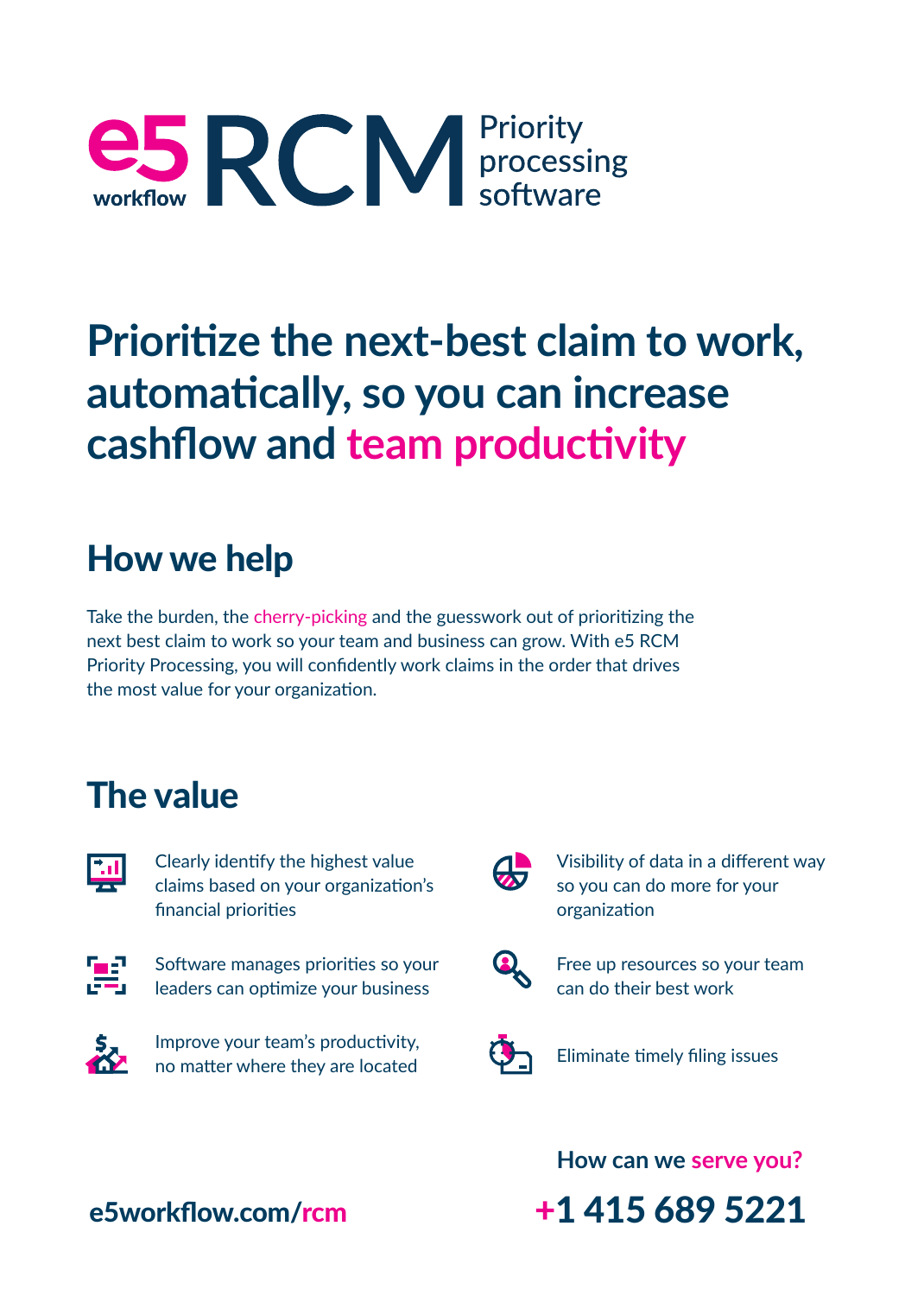

#### Where priority processing improves outcomes for billing teams



Volume heavy work

Multi-step processes





Appeals

Denials – pre and post-bill

Productivity prioritization

|                           | $\left  \frac{\mathbf{X}}{\mathbf{S}} \right $ Rejections |
|---------------------------|-----------------------------------------------------------|
|                           | <b>High</b> Aging AR                                      |
|                           | Small dollar balances                                     |
| $\mathbf{E}$              | Refunds management                                        |
| $\mathbf{Q}_{\mathbf{S}}$ | Team skillset prioritization                              |
|                           | $\mathbf{\Omega}^{\bullet}$ Front-end / back-end proc     |

nt-end / back-end process prioritization



Revenue cycle items requiring human touch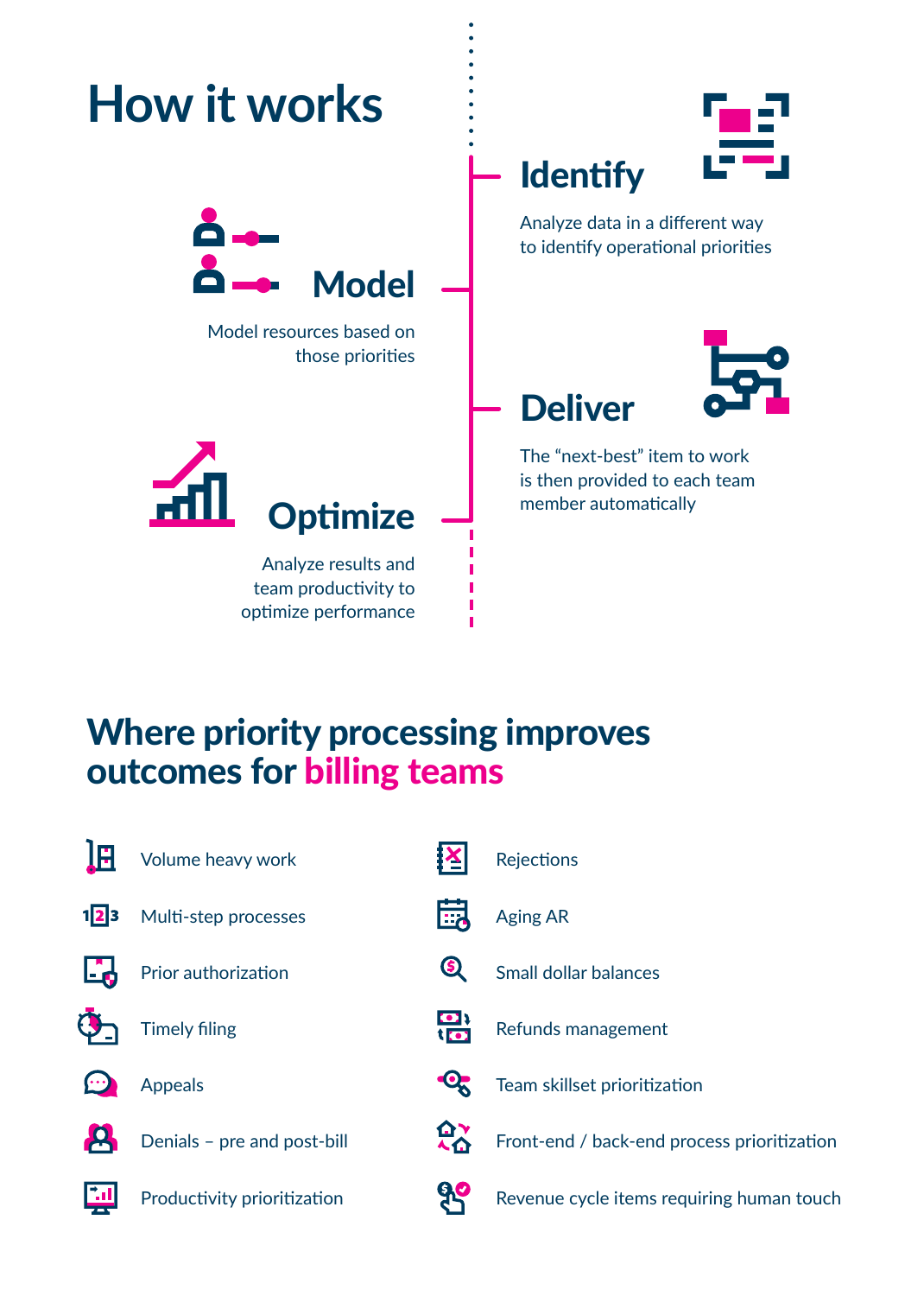# **Included toolset**



#### Intelligent work distribution

Automatically assigns work based on your organization's priorities and the skill set of available team members. This transfers the burden of determining the next best claim to file from the manager to the software.



#### Analytics, automated insights, dashboards and reporting

Utilize business intelligence in a different way. Helping you see the data based on your organization's requirements and the payer's requirements, including timely filing.



#### System connection

Use e5 as a stand-alone, or utilize a simple integration framework created to connect to your systems with a light IT footprint.

#### Document capture, conversion & indexing

Connect to your document management system, or utilize e5's already embedded document management ecosystem. This allows you to seamlessly work and interact with the documentation you need from multiple sources.

### Team priority modeling

Helping you group and manage the skillsets of your billing team based on your organization's business goals.